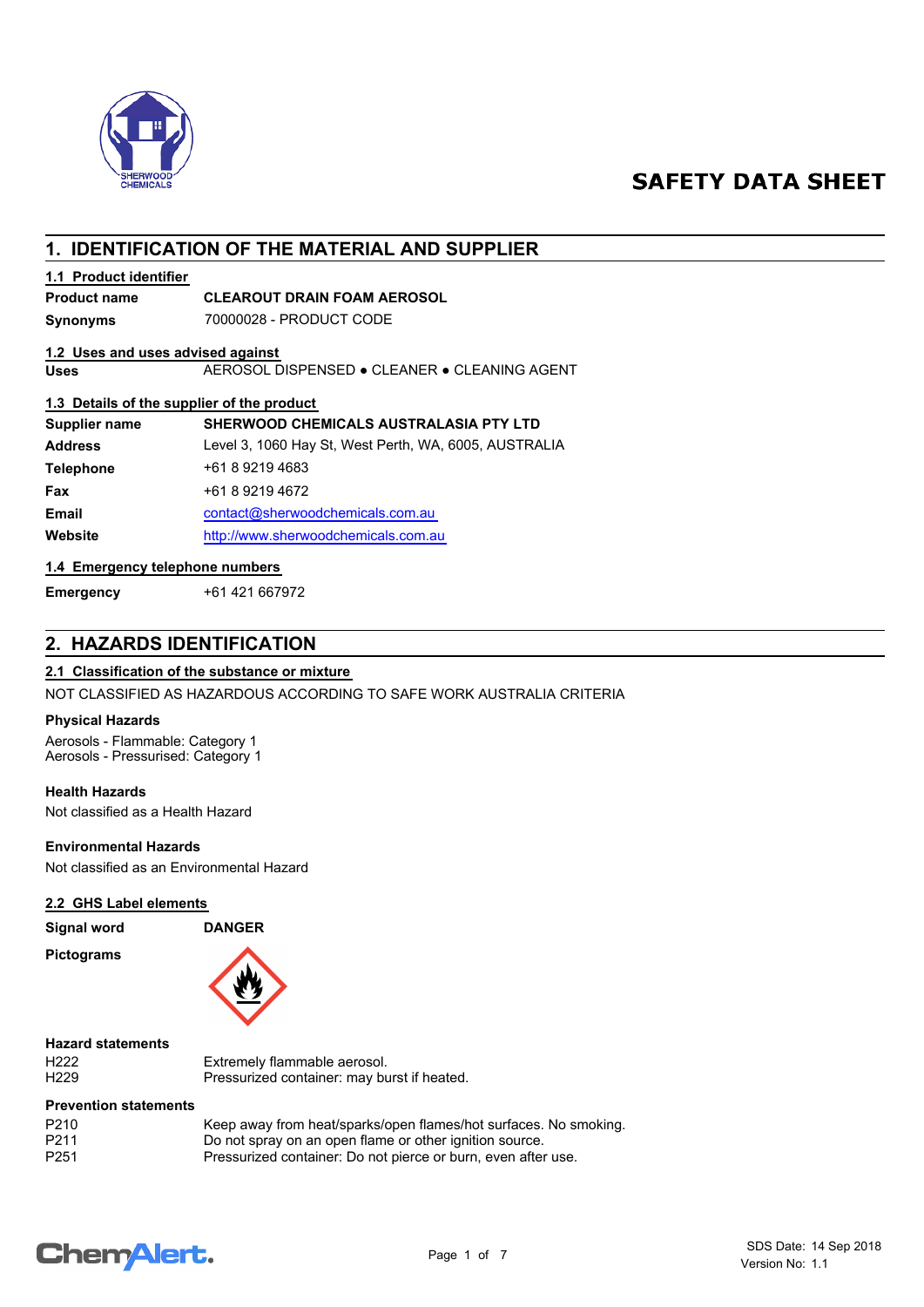#### **Response statements**

None allocated.

#### **Storage statements**

P410 + P412 Protect from sunlight. Do not expose to temperatures exceeding 50°C.

#### **Disposal statements**

None allocated.

#### **2.3 Other hazards**

Contains enzymes. May produce an allergic reaction on prolonged contact.

# **3. COMPOSITION/ INFORMATION ON INGREDIENTS**

#### **3.1 Substances / Mixtures**

| Ingredient                                          | <b>CAS Number</b> | <b>EC Number</b> | <b>Content</b> |
|-----------------------------------------------------|-------------------|------------------|----------------|
| PETROLEUM GASES, LIQUEFIED (<0.1%<br>1,3-BUTADIENE) | 68476-85-7        | 270-704-2        | 5 to 15%       |
| ALCOHOLS, C12-15, ETHOXYLATED                       | 68131-39-5        | 500-195-7        | $0.1$ to 5%    |
| <b>CELLULASE</b>                                    | 9012-54-8         | 232-734-4        | Not Available  |
| <b>SUBTILISIN</b>                                   | 9014-01-1         | 232-752-2        | Not Available  |
| <b>WATER</b>                                        | 7732-18-5         | 231-791-2        | Remainder      |
| PROPYLENE GLYCOL (PROPANE-1,2-DIOL)                 | $57 - 55 - 6$     | 200-338-0        | 1 to 10%       |
| POLYVINYL ALCOHOL (PVA)                             | 9002-89-5         | 618-340-9        | Not Available  |

# **4. FIRST AID MEASURES**

#### **4.1 Description of first aid measures**

If in eyes, hold eyelids apart and flush continuously with running water. Continue flushing until advised to stop by a Poisons Information Centre, a doctor, or for at least 15 minutes. **Eye** If inhaled, remove from contaminated area. To protect rescuer, use a Type A (Organic vapour) respirator or an Air-line respirator (in poorly ventilated areas). Apply artificial respiration if not breathing. **Inhalation** If skin or hair contact occurs, remove contaminated clothing and flush skin and hair with running water. Continue flushing with water until advised to stop by a Poisons Information Centre or a doctor. **Skin** For advice, contact a Poisons Information Centre on 13 11 26 (Australia Wide) or a doctor (at once). If swallowed, do not induce vomiting. Ingestion is considered unlikely due to product form. Rinse mouth out with water and give plenty of water to drink. **Ingestion First aid facilities** Eye wash facilities and safety shower are recommended.

### **4.2 Most important symptoms and effects, both acute and delayed**

See Section 11 for more detailed information on health effects and symptoms.

#### **4.3 Immediate medical attention and special treatment needed**

Treat symptomatically.

# **5. FIRE FIGHTING MEASURES**

#### **5.1 Extinguishing media**

Dry agent, carbon dioxide or foam. Prevent contamination of drains and waterways.

#### **5.2 Special hazards arising from the substance or mixture**

Highly flammable aerosol. May evolve toxic gases (carbon oxides, hydrocarbons) when heated to decomposition. Aerosol may explode at temperatures exceeding 50°C. Eliminate all ignition sources, including cigarettes, open flames, spark producing switches/tools, heaters, pilot lights, mobile phones, etc when handling. Aerosol cans may explode above 50°C.

#### **5.3 Advice for firefighters**

Evacuate area and contact emergency services. Toxic gases may be evolved in a fire situation. Remain upwind and notify those downwind of hazard. Wear full protective equipment including Self Contained Breathing Apparatus (SCBA) when combating fire. Use waterfog to cool intact containers and nearby storage areas.

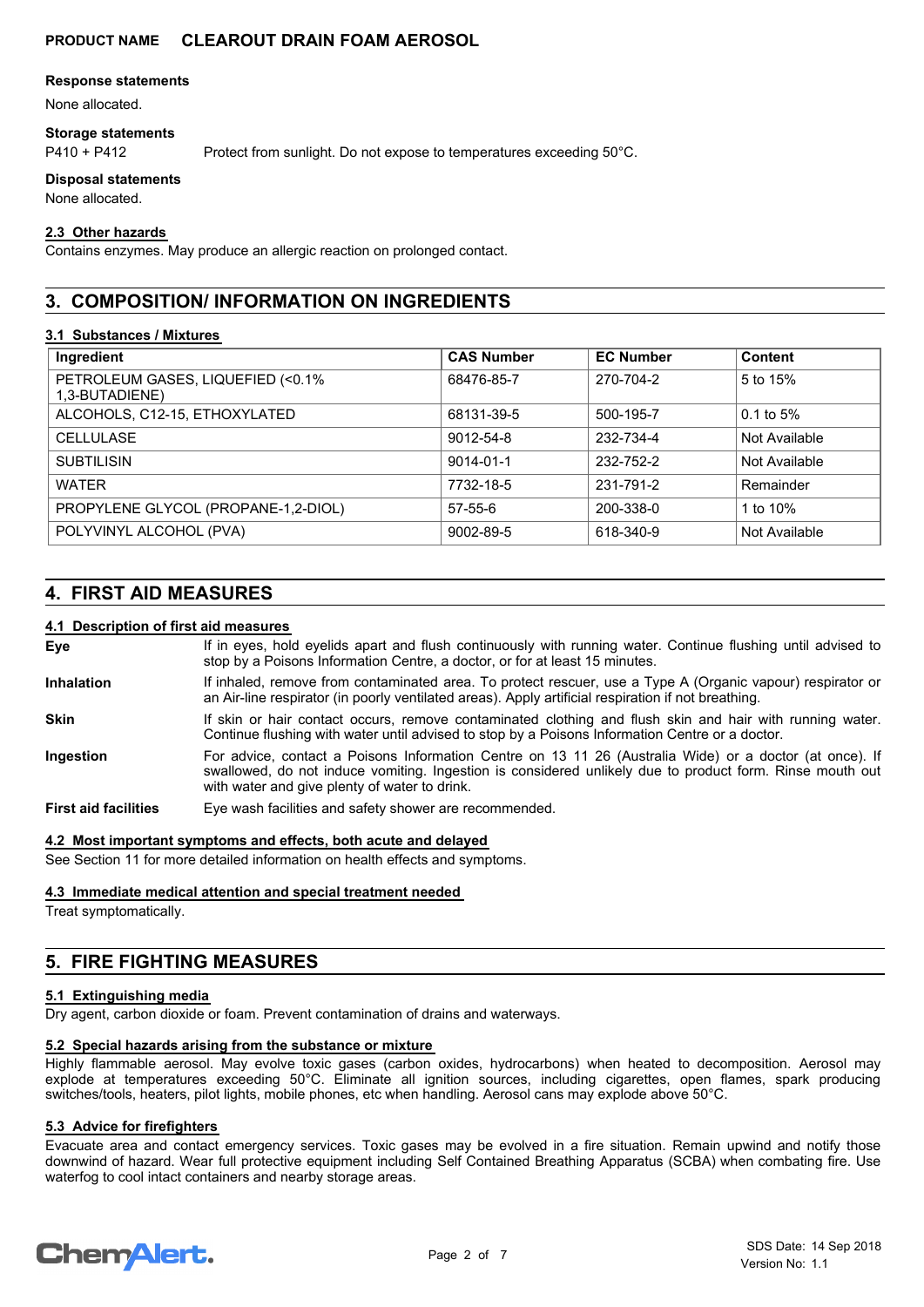#### **5.4 Hazchem code**

- 2YE
- 2 Fine Water Spray.
- Y Risk of violent reaction or explosion. Wear full fire kit and breathing apparatus. Contain spill and run-off.
- E Evacuation of people in and around the immediate vicinity of the incident should be considered.

# **6. ACCIDENTAL RELEASE MEASURES**

#### **6.1 Personal precautions, protective equipment and emergency procedures**

Wear Personal Protective Equipment (PPE) as detailed in section 8 of the SDS. Clear area of all unprotected personnel. Ventilate area where possible.

#### **6.2 Environmental precautions**

Prevent product from entering drains and waterways.

#### **6.3 Methods of cleaning up**

Contain spillage, then cover / absorb spill with non-combustible absorbent material (vermiculite, sand, or similar), collect and place in suitable containers for disposal.

#### **6.4 Reference to other sections**

See Sections 8 and 13 for exposure controls and disposal.

# **7. HANDLING AND STORAGE**

#### **7.1 Precautions for safe handling**

Before use carefully read the product label. Use of safe work practices are recommended to avoid eye or skin contact and inhalation. Observe good personal hygiene, including washing hands before eating. Prohibit eating, drinking and smoking in contaminated areas.

#### **7.2 Conditions for safe storage, including any incompatibilities**

Store in a cool (< 50°C), dry, well ventilated area, removed from incompatible substances, heat or ignition sources and foodstuffs. Ensure aerosol containers/ cans are adequately labelled, protected from physical damage and sealed when not in use. Check regularly for damaged/ leaking containers. Large storage areas should have appropriate fire protection systems.

#### **7.3 Specific end uses**

No information provided.

# **8. EXPOSURE CONTROLS / PERSONAL PROTECTION**

#### **8.1 Control parameters**

#### **Exposure standards**

| Ingredient                                     | Reference | <b>TWA</b>      |                   | <b>STEL</b> |                   |
|------------------------------------------------|-----------|-----------------|-------------------|-------------|-------------------|
|                                                |           | ppm             | mq/m <sup>3</sup> | ppm         | mg/m <sup>3</sup> |
| Liquefied petroleum gas (LPG)                  | SWA [AUS] | 1000            | 1800              | 1000        | 1800              |
| Propane-1,2-diol (particulates only)           | SWA [AUS] | --              | 10                | $-$         | $\qquad \qquad$   |
| Propane-1,2-diol (total vapour & particulates) | SWA [AUS] | 150             | 474               | $- -$       | $- -$             |
| <b>Subtilisins</b>                             | SWA [AUS] | $\qquad \qquad$ | 6E-5 (Peak)       | $- -$       | $- -$             |

#### **Biological limits**

No biological limit values have been entered for this product.

#### **8.2 Exposure controls**

Avoid inhalation. Use in well ventilated areas. Where an inhalation risk exists, mechanical explosion proof extraction ventilation is recommended. Flammable vapours may accumulate in poorly ventilated or confined areas. Vapours are heavier than air and may travel some distance to an ignition source and flash back. Maintain vapour levels below the recommended exposure standard. **Engineering controls**

# **ChemAlert.**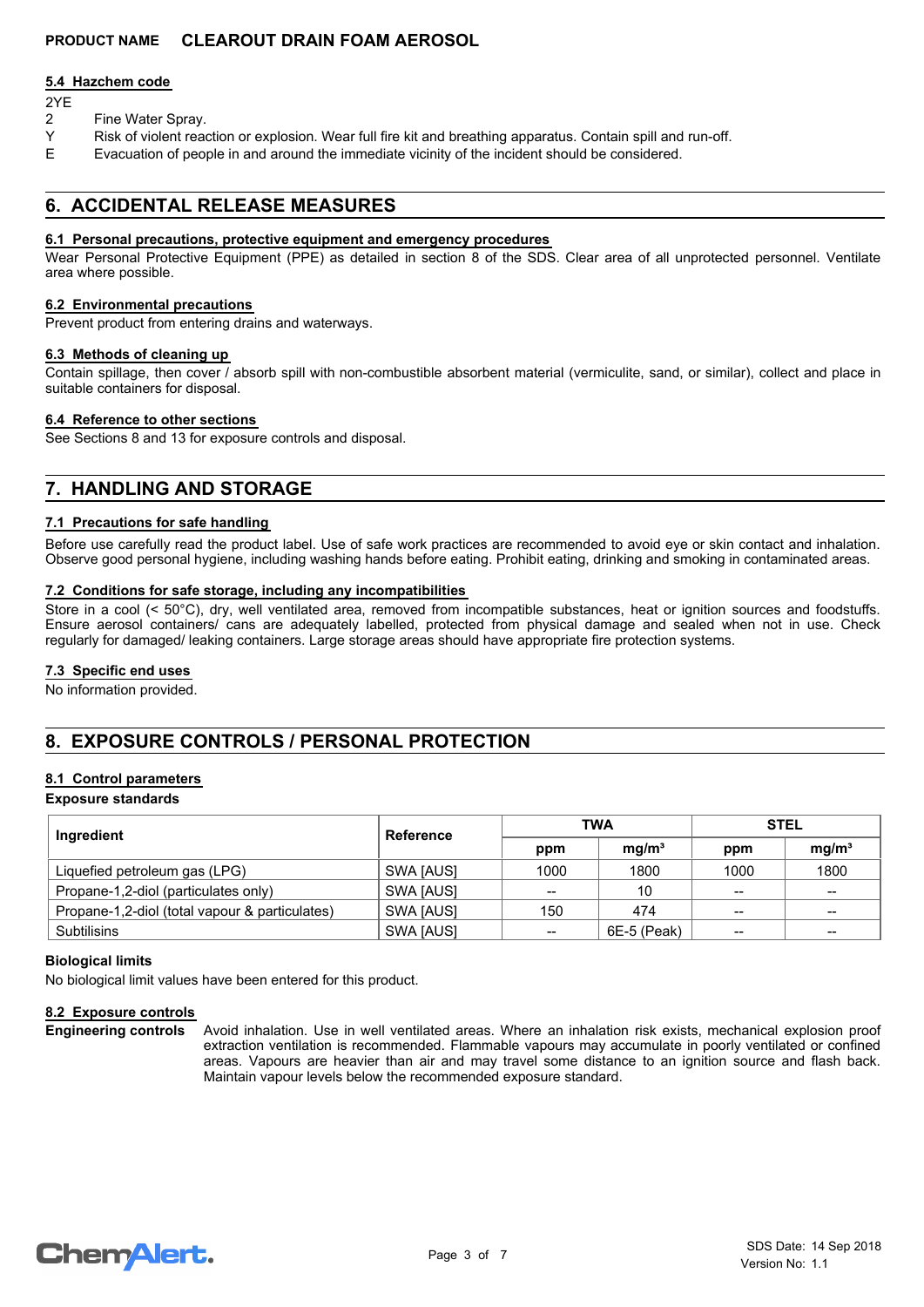#### **PPE**

| Eye / Face  | Wear splash-proof goggles.                                                                        |
|-------------|---------------------------------------------------------------------------------------------------|
| Hands       | Wear nitrile or neoprene gloves.                                                                  |
| Body        | When using large quantities or where heavy contamination is likely, wear coveralls.               |
| Respiratory | At high vapour levels, wear a Type A-Class P1 (Organic gases/vapours and Particulate) respirator. |
|             |                                                                                                   |



# **9. PHYSICAL AND CHEMICAL PROPERTIES**

# **9.1 Information on basic physical and chemical properties**

| Appearance                       | FOAM (AEROSOL DISPENSED) |
|----------------------------------|--------------------------|
| Odour                            | <b>ODOURLESS</b>         |
| <b>Flammability</b>              | <b>HIGHLY FLAMMABLE</b>  |
| <b>Flash point</b>               | <b>NOT RELEVANT</b>      |
| <b>Boiling point</b>             | <b>NOT AVAILABLE</b>     |
| <b>Melting point</b>             | <b>NOT AVAILABLE</b>     |
| <b>Evaporation rate</b>          | <b>NOT AVAILABLE</b>     |
| рH                               | <b>NOT AVAILABLE</b>     |
| <b>Vapour density</b>            | <b>NOT AVAILABLE</b>     |
| <b>Specific gravity</b>          | <b>NOT AVAILABLE</b>     |
| Solubility (water)               | <b>SOLUBLE</b>           |
| Vapour pressure                  | <b>NOT AVAILABLE</b>     |
| <b>Upper explosion limit</b>     | <b>NOT RELEVANT</b>      |
| Lower explosion limit            | <b>NOT RELEVANT</b>      |
| <b>Partition coefficient</b>     | <b>NOT AVAILABLE</b>     |
| <b>Autoignition temperature</b>  | <b>NOT AVAILABLE</b>     |
| <b>Decomposition temperature</b> | <b>NOT AVAILABLE</b>     |
| <b>Viscosity</b>                 | <b>NOT AVAILABLE</b>     |
| <b>Explosive properties</b>      | <b>NOT AVAILABLE</b>     |
| <b>Oxidising properties</b>      | <b>NOT AVAILABLE</b>     |
| Odour threshold                  | <b>NOT AVAILABLE</b>     |
|                                  |                          |

# **10. STABILITY AND REACTIVITY**

### **10.1 Reactivity**

Carefully review all information provided in sections 10.2 to 10.6.

#### **10.2 Chemical stability**

Stable under recommended conditions of storage.

### **10.3 Possibility of hazardous reactions**

Polymerization is not expected to occur.

#### **10.4 Conditions to avoid**

Avoid heat, sparks, open flames and other ignition sources.

#### **10.5 Incompatible materials**

Incompatible with oxidising agents (e.g. hypochlorites), acids (e.g. nitric acid), alkalis (e.g. sodium hydroxide), heat and ignition sources.

## **10.6 Hazardous decomposition products**

May evolve carbon oxides and hydrocarbons when heated to decomposition.

# **Chemalert.**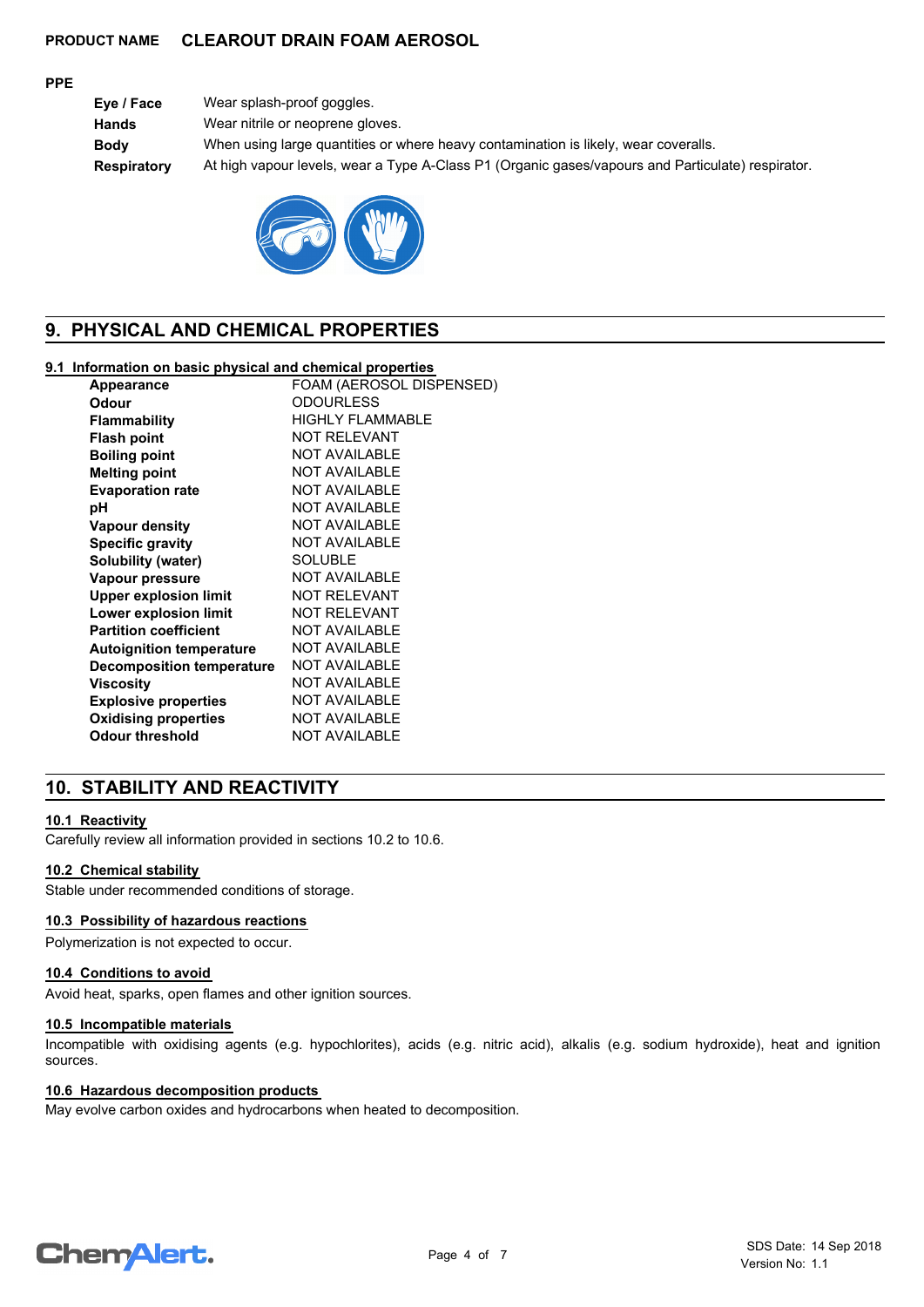# **11. TOXICOLOGICAL INFORMATION**

#### **11.1 Information on toxicological effects**

This product may have the potential to cause adverse health effects if intentionally misused (e.g. deliberately inhaling contents).

#### **Information available for the ingredients:**

| Ingredient                  |                                                                                                                                                              | Oral LD50            | <b>Dermal LD50</b>   | <b>Inhalation LC50</b>   |
|-----------------------------|--------------------------------------------------------------------------------------------------------------------------------------------------------------|----------------------|----------------------|--------------------------|
| <b>SUBTILISIN</b>           |                                                                                                                                                              | 1800 mg/kg (rat)     | $\qquad \qquad$      | $\overline{\phantom{a}}$ |
|                             | PROPYLENE GLYCOL (PROPANE-1,2-DIOL)                                                                                                                          | > 2080 mg/kg (quail) | 20800 mg/kg (rabbit) | $\overline{\phantom{a}}$ |
| POLYVINYL ALCOHOL (PVA)     |                                                                                                                                                              | 14700 mg/kg (mouse)  | --                   | $\overline{\phantom{a}}$ |
| <b>Skin</b>                 | Contact may result in drying and defatting of the skin, rash and dermatitis.                                                                                 |                      |                      |                          |
| Eye                         | Contact may result in irritation, lacrimation, pain and redness.                                                                                             |                      |                      |                          |
| <b>Sensitisation</b>        | Inhalation of enzyme aerosols may cause sensitisation.                                                                                                       |                      |                      |                          |
| <b>Mutagenicity</b>         | Not classified as a mutagen.                                                                                                                                 |                      |                      |                          |
| Carcinogenicity             | Not classified as a carcinogen.                                                                                                                              |                      |                      |                          |
| <b>Reproductive</b>         | Not classified as a reproductive toxin.                                                                                                                      |                      |                      |                          |
| STOT - single<br>exposure   | Over exposure may result in irritation of the nose and throat, coughing and headache. High level exposure<br>may result in nausea, dizziness and drowsiness. |                      |                      |                          |
| STOT - repeated<br>exposure | Not classified as causing organ damage from repeated exposure.                                                                                               |                      |                      |                          |
| <b>Aspiration</b>           | Not classified as causing aspiration.                                                                                                                        |                      |                      |                          |

# **12. ECOLOGICAL INFORMATION**

#### **12.1 Toxicity**

**Acute toxicity**

No information provided.

#### **12.2 Persistence and degradability**

No information provided.

#### **12.3 Bioaccumulative potential**

No information provided.

#### **12.4 Mobility in soil**

No information provided.

# **12.5 Other adverse effects**

No information provided.

## **13. DISPOSAL CONSIDERATIONS**

#### **13.1 Waste treatment methods**

**Waste disposal**

For small amounts, absorb contents with sand or similar and dispose of to an approved landfill site. Do not puncture or incinerate aerosol cans. Contact the manufacturer/supplier for additional information (if required). Legislation **Dispose of in accordance with relevant local legislation.** 

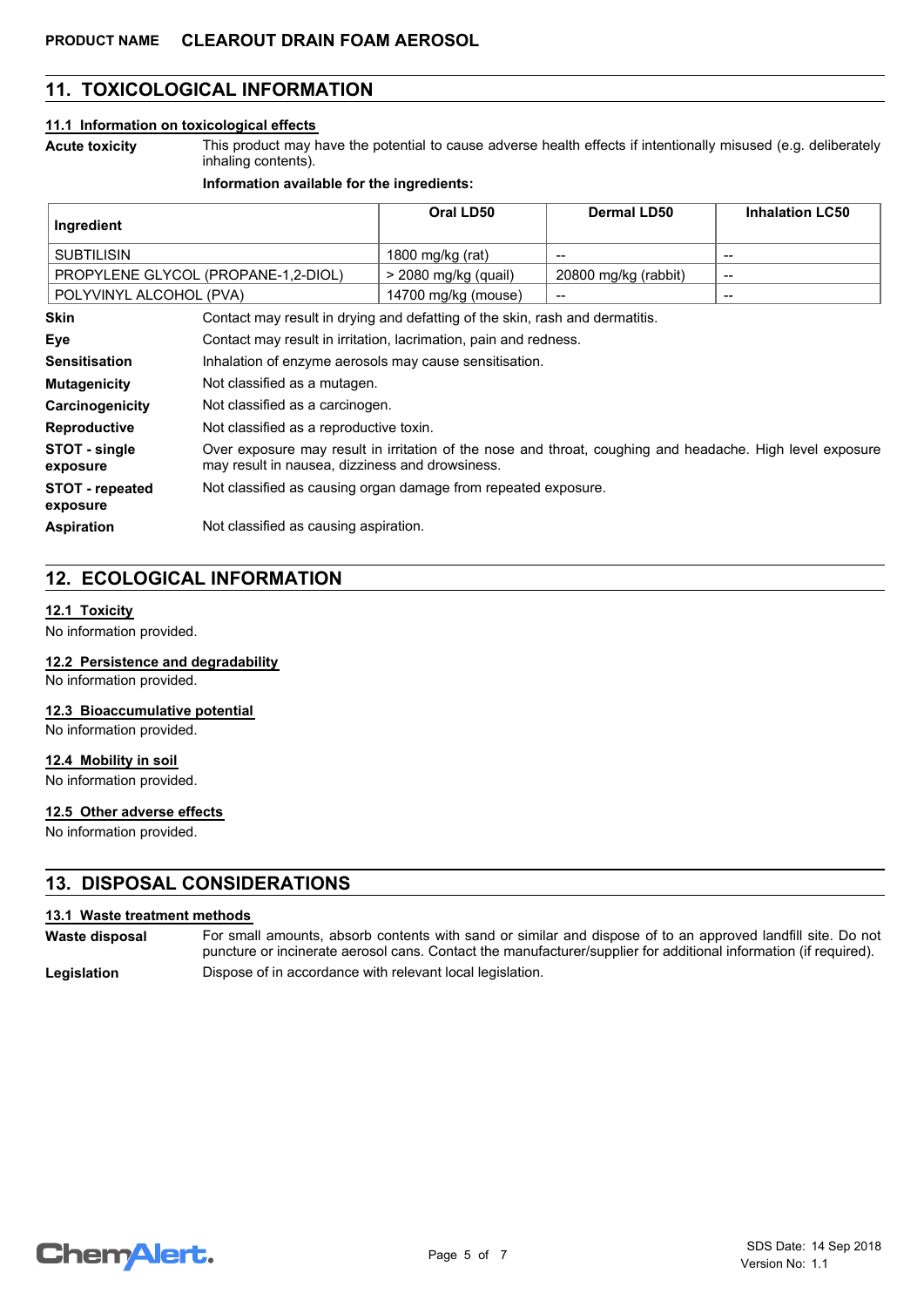# **14. TRANSPORT INFORMATION**

#### **CLASSIFIED AS A DANGEROUS GOOD BY THE CRITERIA OF THE ADG CODE**



|                                     | <b>LAND TRANSPORT (ADG)</b> | <b>SEA TRANSPORT (IMDG / IMO)</b> | AIR TRANSPORT (IATA / ICAO) |
|-------------------------------------|-----------------------------|-----------------------------------|-----------------------------|
| 14.1 UN Number                      | 1950                        | 1950                              | 1950                        |
| 14.2 Proper<br><b>Shipping Name</b> | <b>AEROSOLS</b>             | <b>AEROSOLS</b>                   | <b>AEROSOLS</b>             |
| 14.3 Transport<br>hazard class      | 2.1                         | 2.1                               | 2.1                         |
| 14.4 Packing Group                  | None allocated.             | None allocated.                   | None allocated.             |

#### **14.5 Environmental hazards**

No information provided.

#### **14.6 Special precautions for user**

| <b>Hazchem code</b> | 2YF        |
|---------------------|------------|
| <b>GTEPG</b>        | 2D1        |
| EMS                 | $F-D. S-U$ |

## **15. REGULATORY INFORMATION**

#### **15.1 Safety, health and environmental regulations/legislation specific for the substance or mixture**

A poison schedule number has not been allocated to this product using the criteria in the Standard for the Uniform Scheduling of Medicines and Poisons (SUSMP). **Poison schedule**

- Safework Australia criteria is based on the Globally Harmonised System (GHS) of Classification and Labelling of Chemicals. **Classifications**
- **AUSTRALIA: AICS (Australian Inventory of Chemical Substances)** All components are listed on AICS, or are exempt. **Inventory listings**

## **16. OTHER INFORMATION**

AEROSOL CANS may explode at temperatures approaching 50°C. **Additional information**

> RESPIRATORS: In general the use of respirators should be limited and engineering controls employed to avoid exposure. If respiratory equipment must be worn ensure correct respirator selection and training is undertaken. Remember that some respirators may be extremely uncomfortable when used for long periods. The use of air powered or air supplied respirators should be considered where prolonged or repeated use is necessary.

PERSONAL PROTECTIVE EQUIPMENT GUIDELINES:

The recommendation for protective equipment contained within this report is provided as a guide only. Factors such as form of product, method of application, working environment, quantity used, product concentration and the availability of engineering controls should be considered before final selection of personal protective equipment is made.

#### HEALTH EFFECTS FROM EXPOSURE:

It should be noted that the effects from exposure to this product will depend on several factors including: form of product; frequency and duration of use; quantity used; effectiveness of control measures; protective equipment used and method of application. Given that it is impractical to prepare a report which would encompass all possible scenarios, it is anticipated that users will assess the risks and apply control methods where appropriate.